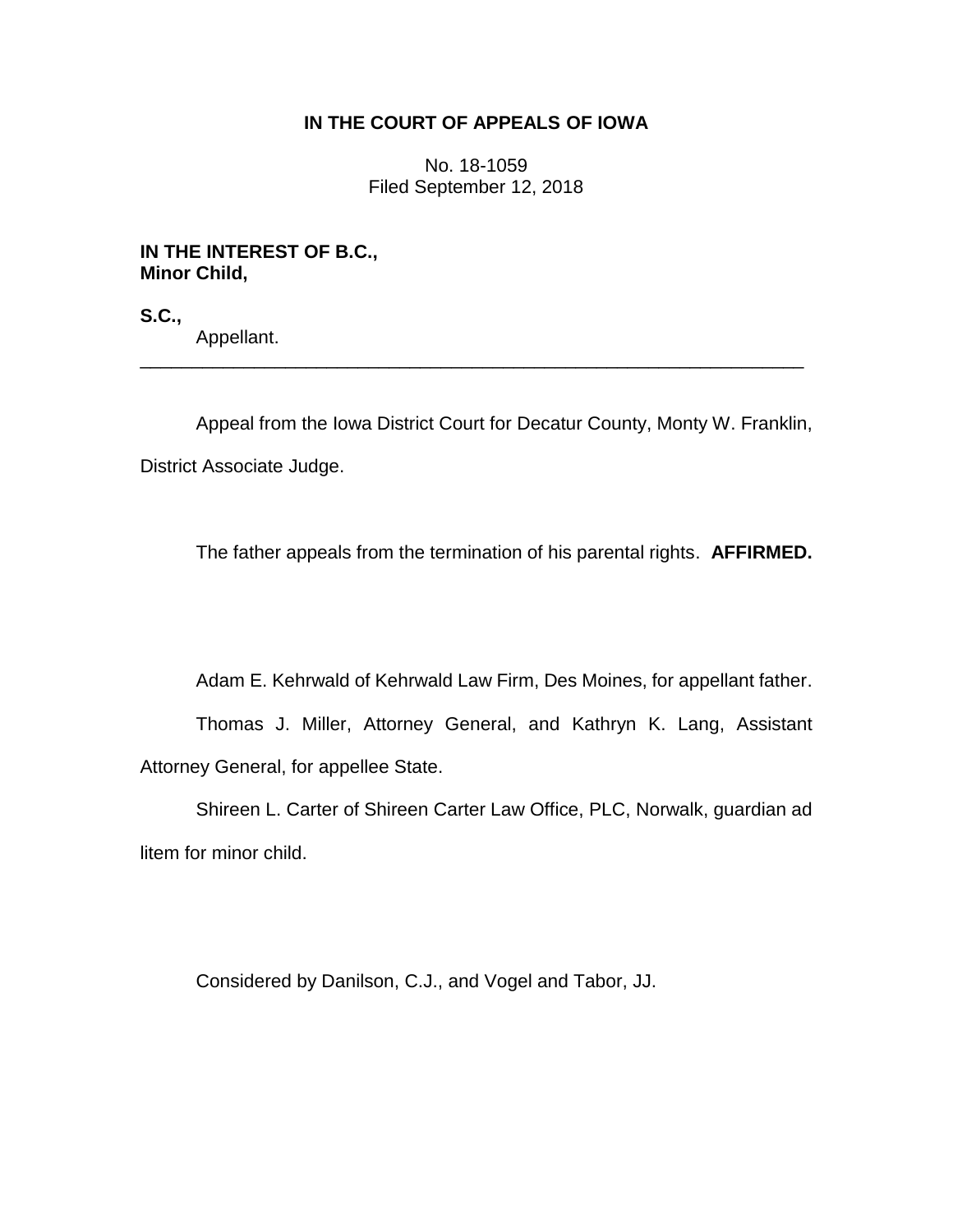## **DANILSON, Chief Judge.**

The father appeals the termination of his parental rights to B.C., born in  $2011<sup>1</sup>$  The juvenile court terminated the father's parental rights pursuant to lowa Code section 232.116(1)(e) and (f) (2018). It also found termination was in the child's best interests. When the juvenile court finds more than one ground for termination under section 232.116(1), "we may affirm . . . on any ground we find supported by the record." *In re A.B*., 815 N.W.2d 764, 774 (Iowa 2012). Upon our de novo review, *see In re A.S.*, 906 N.W.2d 467, 472 (Iowa 2018), we find clear and convincing evidence supports termination under section 232.116(1)(f). We, therefore, affirm.

We first note the child was involved with juvenile court child-in-need-ofassistance (CINA) proceedings before, from August 2013 to December 2014, as a result of parental substance abuse and safety concerns resulting from inadequate parental supervision. That case was closed, and the child was placed in his father's custody.

The child came to the attention of the department of human services (DHS) again in February 2016 when law enforcement executed a search warrant at the father's residence where B.C. and his fifteen-year-old brother resided with the father. The children did not know where the father was or how to contact him. During the search, law enforcement found methamphetamine, marijuana, drug paraphernalia (pipes and needles), and homemade alcohol, along with numerous items of stolen property in the home. A founded child protective assessment was

 $\overline{a}$ 

<sup>&</sup>lt;sup>1</sup> The mother's parental rights were also terminated. She does not appeal.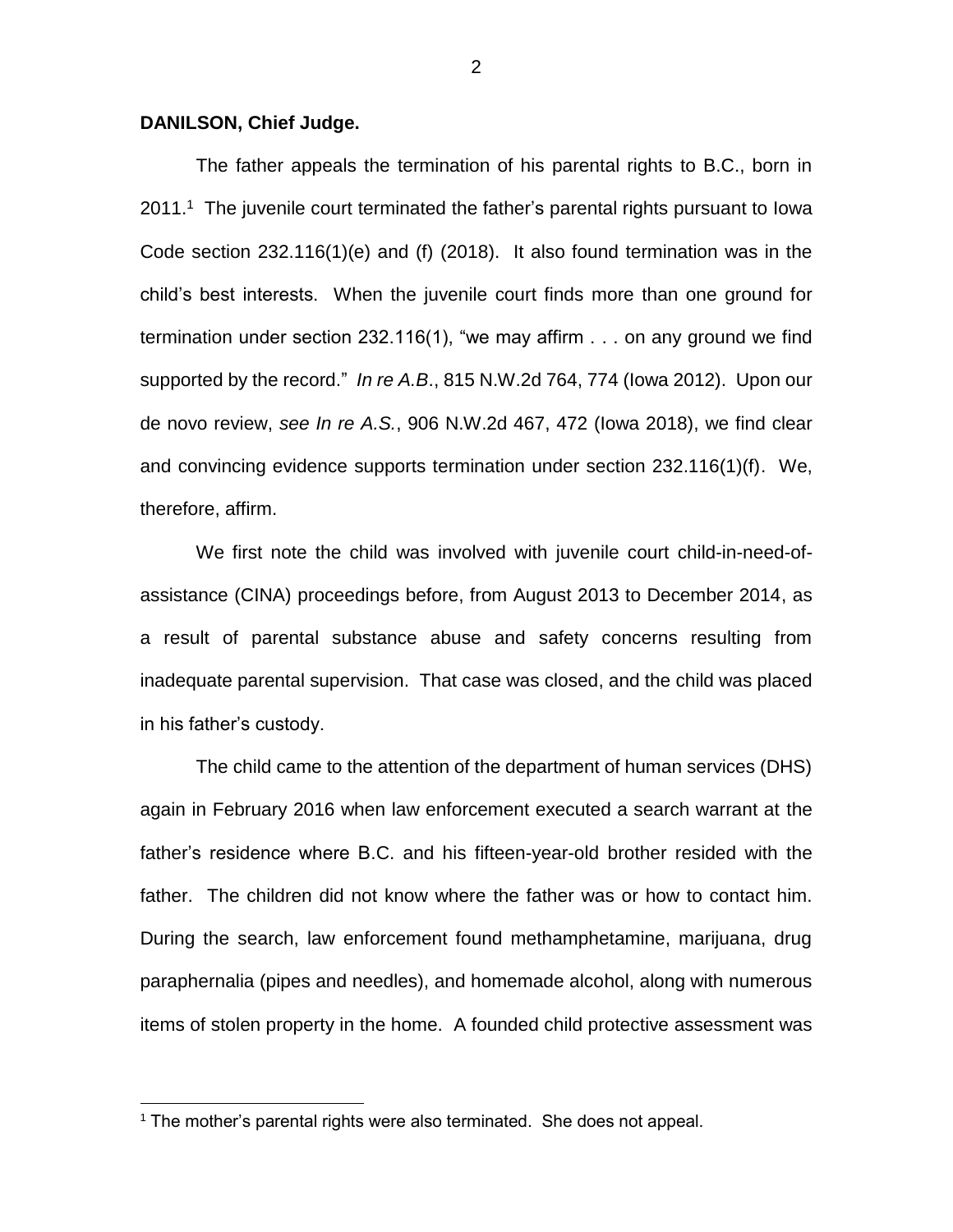made for denial of critical care, failure to provide proper supervision, with the father as the responsible party.

A CINA petition was filed and, initially, B.C. was allowed to remain in the father's physical custody. The father was to cooperate with services, including substance-abuse and mental-health evaluations and treatment services; parentskill development; Family Safety, Risk, and Permanency (FSRP) services; drug testing; and case management services. However, on November 4, 2016, the father was arrested and incarcerated for additional criminal charges. The child lived with two different relatives before being placed with a foster family on April 24, 2017, where he remained throughout the termination proceedings.

Under section 232.116(1)(f), the court may terminate parental rights if a child four years or older has been adjudicated a CINA, has been removed from the physical custody of the parent for at least twelve of the last eighteen months or the last twelve consecutive months, and cannot be returned to the parent's custody at the present time. There is no question the child is older than four years of age, was adjudicated a CINA on June 21, 2016, and has been removed from the father's custody for more than twelve consecutive months. The father argues, however, he can care for his child at present because he has graduated from the Salvation Army program, is living with his parents, and can obtain employment in the near future.

We agree with the trial court that the child cannot be returned to the father at present without risk of adjudicatory harm. We adopt the following findings and conclusions of the court:

3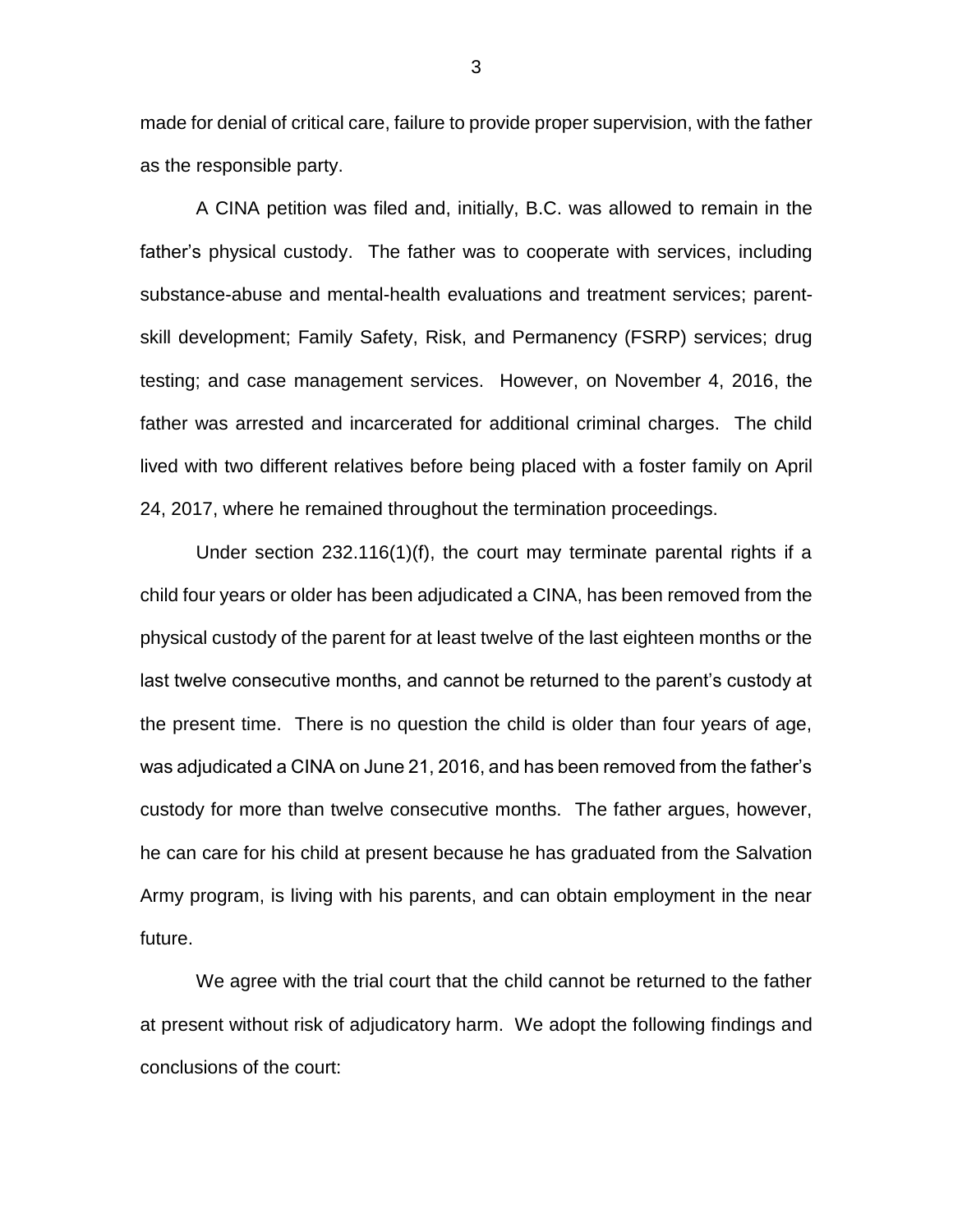[The father] sporadically participated in outpatient substance abuse treatment and did provide negative samples for two drug tests. A drug test on February 17, 2017, was not valid as the temperature of the urine sample was "off" and when required to retest on February 24, 2017, [the father] was unable to provide a urine sample for testing. At his sentencing proceeding held on April 14, 2017, when [the father] was sent to prison, [the father] admitted that he would likely test positive for both marijuana and methamphetamines if he were to be tested on that day. Following his release from prison in August of 2017, [the father] attended a few sessions of substance abuse treatment until he was arrested on additional new charges in October 2017. During this time period he did not test positive for controlled substances but did test positive for using alcohol. Since November 6, 2017, until recently, [the father] has been residing in a community-based correctional residential program at the Salvation Army Rehabilitation Center . . . as a requirement to continue his parole and avoid revocation of parole and return to prison. He has participated in substance abuse education and relapse prevention programming at this facility and has passed all required drug testing.

[The father] failed to obtain a mental health evaluation until December 2016 following [B.C.]'s removal from his custody. He reported to DHS that the evaluation did not recommend any treatment services, but DHS was never provided with a copy of the evaluation and was not able to verify that additional mental health services were not recommended for him. In October 2017, following additional concerns and numerous additional criminal charges, [the father] was required to obtain a new mental health evaluation, but he failed to do so, and since [B.C.]'s adjudication as a CINA in June of 2016, he has not participated in any mental health treatment services other than possibly the initial evaluation he indicates was completed in December 2016.

The father's contact with the DHS and the child has been adversely affected

by his criminal proceedings and sentences as noted by the juvenile court:

[The father]'s contact with the DHS case manager and with the FSRP provider has been sporadic from the time of [B.C.]'s removal until [the father] was sentenced to prison in April 2017. After he was released on parole, [the father] resumed his limited contact with DHS and the FSRP provider until he was again arrested in October 2017 when all contact with them ceased. Since October 2017 [the father] has had no contact with DHS or with the FSRP provider other than during the court hearing held February 19, 2018, and at a Foster Care Review Board meeting held April 4, 2018.

Initially, [B.C.] was allowed to remain in [the father]'s custody following his adjudication and until [the father] was re-arrested on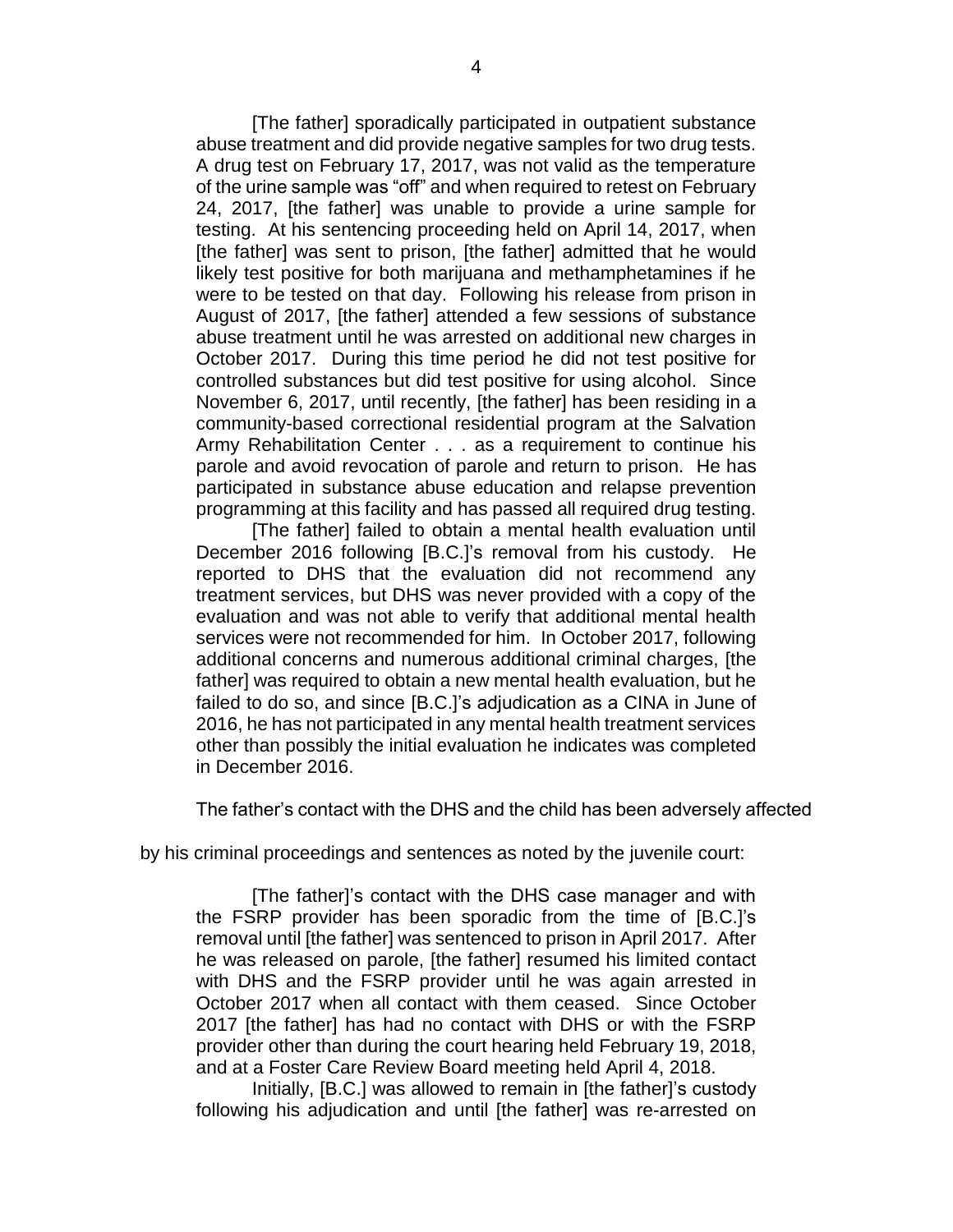new criminal charges on November 4, 2016. Thereafter, until he was sent to prison on April 14, 2017, [the father]'s visits or contacts with [B.C.] were to be supervised, primarily by his cousin . . . with whom [B.C.] was living from December 1, 2016, until April 24, 2017. After [the father]'s sentencing, it was discovered that [the father] and [his cousin] were ignoring the supervision requirement for visits as required by DHS and the court's order and [the father] was having unsupervised contact with [B.C.] whenever he wanted. This resulted in [B.C.]'s placement in family foster care on April 24, 2017.

[The father]'s last face-to face contact or visit with [B.C.] was at his sentencing on April 14, 2017. Following [the father] being sent to prison, [B.C.]'s therapist recommended that visitations be limited to letters and telephone calls. No such communication took place until [the father] was paroled and not in custody during September and October 2017 when there were approximately three letters and telephone calls between [the father] and [B.C.] made in a therapeutic setting. After [the father] was once again arrested in October 2017, the letters and telephone calls ceased; and at the permanency review hearing held October 30, 2017, when [B.C.]'s permanency goal was changed by the court to termination of parental rights, the court ordered that visitation with both parents be suspended until [B.C.]'s therapist recommended that visits be recommenced. To date, [B.C.]'s therapist has not made a recommendation that visitation or any contact between [B.C.] and his parents should take place. [The father], therefore, has had no contact of any nature with [B.C.] since October 2017 (six months), and except for approximately three letters and telephone calls, [the father] has had no contact with [B.C.] since April 14, 2017 (twelve months).

Most recently, the father has completed the Salvation Army program, but

significant issues remain as noted by the juvenile court:

After sixteen months of noncompliance with services, [the father] recently completed the Salvation Army program under the threat of having his parole revoked and being returned to prison. Although this program apparently has components for drug education, relapse prevention, and AA/NA meetings, it does not appear to be an accredited substance abuse treatment program. Therefore, there is still some question as to whether or not [the father] has appropriately addressed his substance abuse problem. Also, there does not appear to be any mental health treatment service component to this program, so [the father] still has not yet appropriately addressed his mental health concerns. There is also no indication that this program provides any parent-skill development programming so that concern has also not yet been addressed by [the father].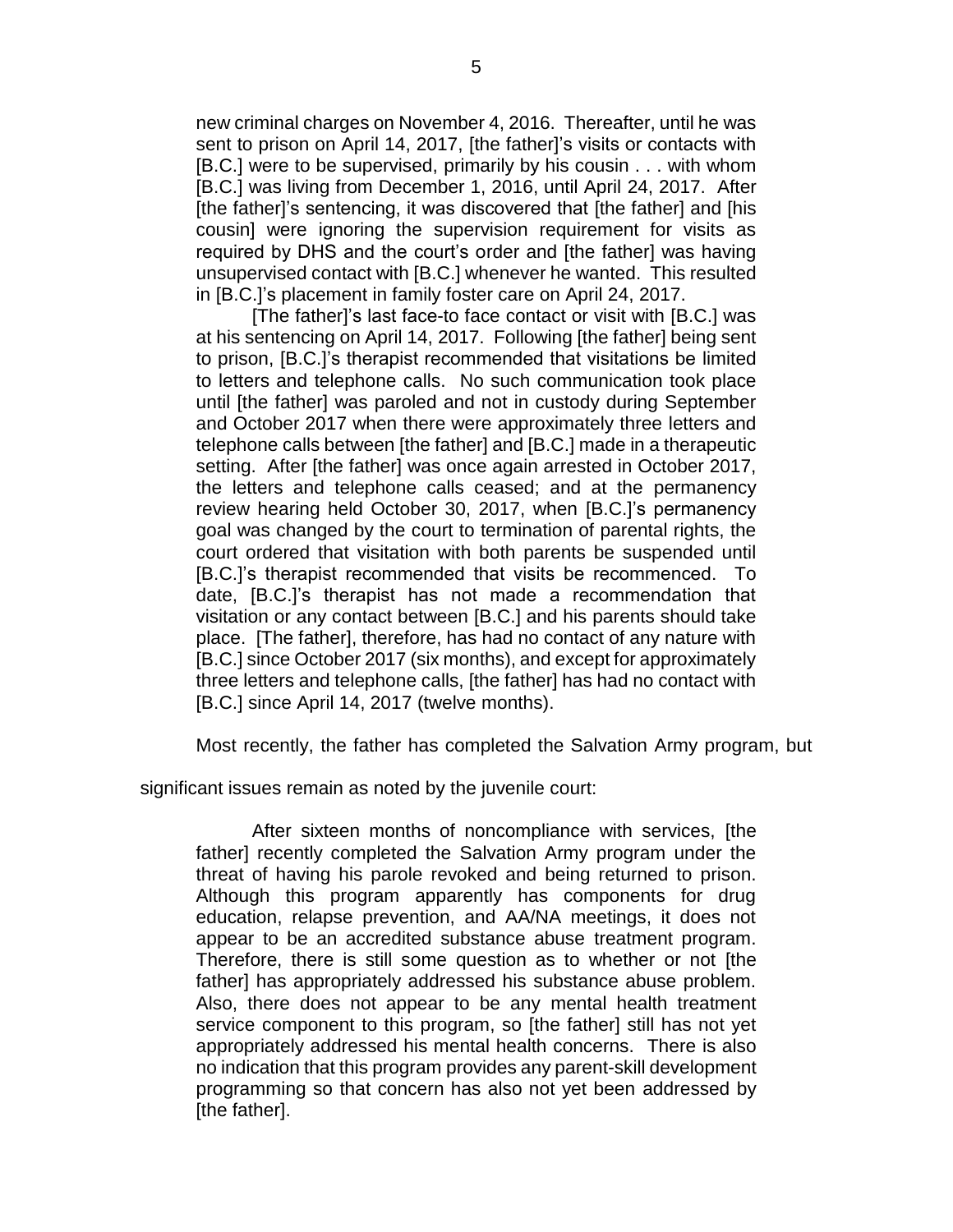Parent-skill development is especially important for [the father] as he has never given any indication that he recognizes or in any way appreciates the adverse effects that his chaotic, unstable, and criminal lifestyle has had on his children. For example, [the father] showed no hesitation in attempting to blame his fifteen year old son . . . for the contraband discovered in the home at the beginning of the CINA proceeding. He likewise had no qualms about having his then five-year-old son [B.C.] be present for his felony sentencing proceeding and even having [B.C.] sit on his lap at the counsel table during the sentencing hearing. As recently as September and October of 2017, [the father] still did not accept any responsibility for any of the impact or consequences that his actions and choices have caused to his children. . . .

[The father] graduated from the Salvation Army program on April 15, 2018, the day before the termination hearing. He testified that he is living in the basement of his parents' house as his house burnt down under suspicious circumstances currently being investigated by the State Fire Marshall's Office. Also living in the home with [the father] and his parents are a nephew and his girlfriend. He does not have a regular job or income but believes that he can work doing odd jobs while he looks for regular employment. He does not have a driver's license. He has a girlfriend who may also be on probation or parole who is pregnant with his child. He remains on parole and has a pending assault charge which, if he is convicted, may have an adverse impact on his parole status.

[The father] has yet to demonstrate that he can live a normal and regular life outside of a highly structured and completely supervised living situation. The last time he tried to do so was when he was released from prison on parole in 2017, and he was only able to last a couple of months before he was facing parole revocation proceedings.

We also agree that the child's best interests lie in the termination of the

father's parental rights and adoption. As found by the juvenile court,

[B.C.] has greatly benefited from the stability and structure being provided to him by the foster home and he continues to thrive in this nurturing environment. He is entitled and deserves to continue to receive the benefits currently being provided to him in the foster home and which were not and would not be available to him in the home of either parent where instability, dysfunction, and uncertainty prevail.